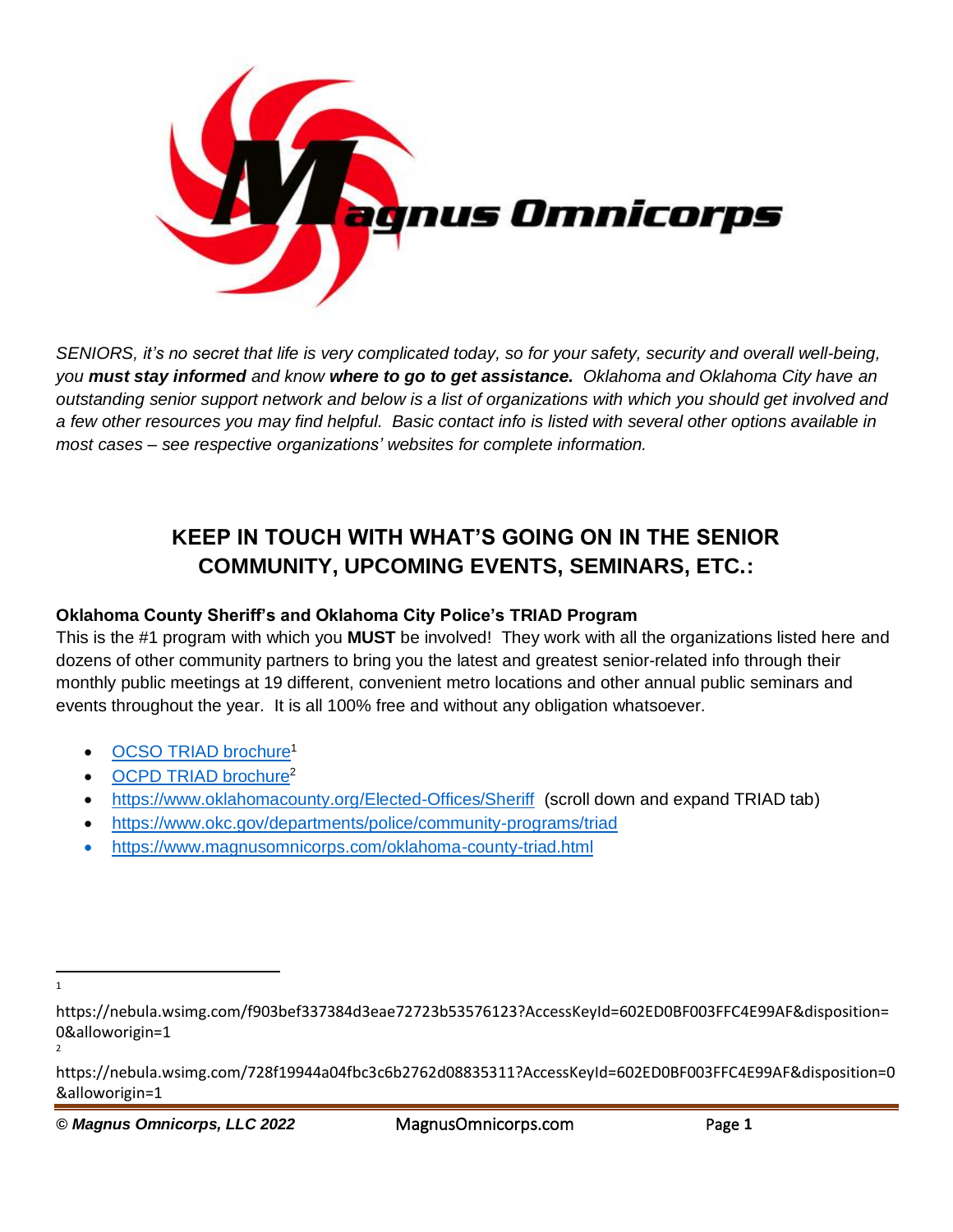#### **Magnus Omnicorps, LLC**

A diversified, professional service company that also works closely with seniors, especially on security, real estate, and long-term care issues. Be sure to get these free reports, which are revised and updated frequently, on the *Publications* page of their website:

- *Long Term Care from the Inside Out*
- *Apartment Living: Selection Guide (with a special section for senior living communities)*
- *Identity Theft, Financial Fraud & Cyber Crime: Problems, Solutions & Mitigation Strategies*

<https://www.magnusomnicorps.com/publications.html>

## **OKC Mature Moves Senior Living Truth Series Seminars**

Outstanding free, informative and without any obligation whatsoever, the monthly [Senior Living Truth Series](https://seniorlivingtruthseries.com/)  [seminars](https://seniorlivingtruthseries.com/)<sup>3</sup> (online and in-person) are conducted by senior real estate experts, Dr. Nikki and Chris Buckelew, Realtors, of [OKC Mature Moves](https://www.okcmaturemoves.com/)<sup>4</sup> and the [Buckelew Realty Group](https://www.buckelewrealtygroup.com/)<sup>5</sup>. Dr. Nikki and her panel of industry experts discuss a variety of senior life-related topics such as, housing, downsizing, legal issues, long term care, government benefits, dementia & Alzheimer's, aging in place, senior home selling, healthcare, and a host of other subjects of interest to the senior community. You can see videos of their seminars on their [YouTube](https://www.youtube.com/c/SeniorsrealestateinstituteUSA/videos)  [channel here](https://www.youtube.com/c/SeniorsrealestateinstituteUSA/videos)<sup>6</sup> or their [website here](https://seniorlivingtruthseries.com/senior-living-truth-series-video-replays/)<sup>7</sup> – Highly recommended!! [Click here for upcoming seminar schedules](https://seniorlivingtruthseries.com/)<sup>8</sup> or call 405-563-7501 to register.

## **Oklahoma Senior Journal Radio Program with Robin Gunn**

The Oklahoma Senior Journal is the original senior-focused Oklahoma publication....the original and longestrunning 50-Plus publication in the metro. Be sure to tune in every Saturday at 9:00 am on KZLS 1640 AM and 96.9 FM to hear Robin and her great, informative guests on her "Rise and Thrive" radio program and get all the latest and greatest info for seniors. You can also listen live on their [website](https://1640theeagle.com/)<sup>9</sup> or download the companion app for your smart devices (links on website). You can also hear past shows on the [OSJ website](https://okseniorjournal.com/contact/)<sup>10</sup> or on the app. You can get a PDF copy of the latest Oklahoma Senior Journal and find out about the **OSJ app** for your smart device on the [OSJ's website's homepage](http://okseniorjournal.com/)<sup>11</sup>. Also see their **[Facebook](https://www.facebook.com/OklahomaSeniorJournal/)<sup>12</sup> and [Instagram](https://www.instagram.com/oklahomaseniorjournal/?hl=en)<sup>13</sup> pages**.

#### **Well Preserved Radio Program with Eunice Khoury**

Be sure to tune in to KTOK AM 1000 [\(or on their website](http://www.ktok.com/)<sup>14</sup>) at 9:06 am every Saturday to listen to Eunice - she and her special weekly guests are a wealth of information for seniors on a variety of issues, but especially

- 4 https://www.okcmaturemoves.com/
- 5 https://www.buckelewrealtygroup.com
- 6 https://www.youtube.com/c/SeniorsrealestateinstituteUSA/videos
- <sup>7</sup> https://seniorlivingtruthseries.com/senior-living-truth-series-video-replays/
- 8 https://seniorlivingtruthseries.com/
- <sup>9</sup> https://1640theeagle.com/
- 10 https://okseniorjournal.com/contact/
- 11 http://okseniorjournal.com/
- 12 https://www.facebook.com/OklahomaSeniorJournal/
- 13 https://www.instagram.com/oklahomaseniorjournal/?hl=en
- 14 http://www.ktok.com/
- *© Magnus Omnicorps, LLC 2022* MagnusOmnicorps.com Page **2**

<sup>3</sup> https://seniorlivingtruthseries.com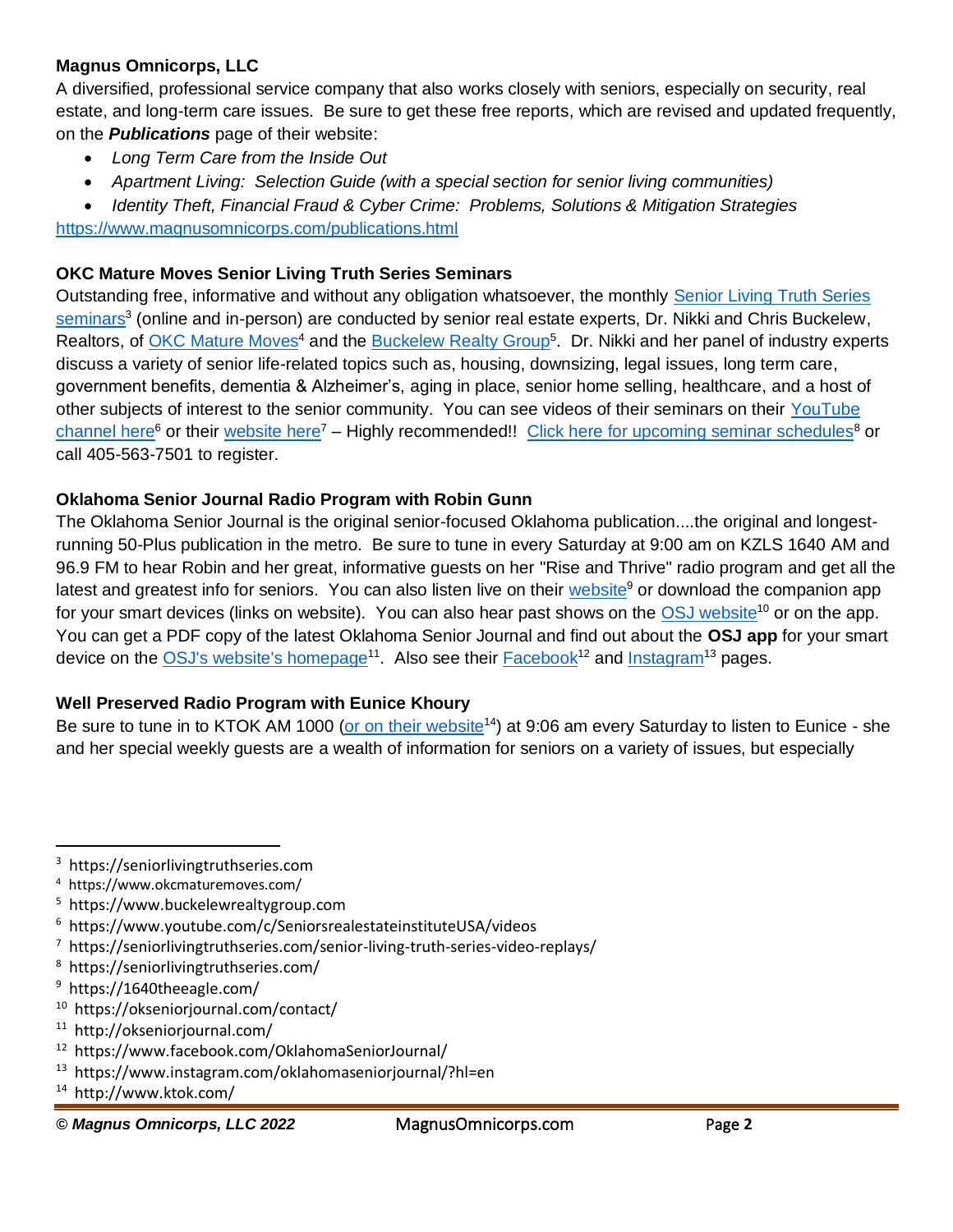Medicare and other insurance issues. You can also listen on your computer [\(live](http://www.iheart.com/live/1909/?autoplay=true&pname=697&campid=play_bar&cid=/articles/broadcast-schedule-257466/ktok-broadcast-schedule-568902/)<sup>15</sup> or [archived podcasts](https://wellpreserved.info/radio/)<sup>16</sup>) or smart device through *[iHeart Radio app here](https://www.iheart.com/)<sup>17</sup>.* Also check the Eunice Khoury's Well Preserved Advisory Group's Events page for other functions that may be of interest to you and sign up for her free e-newsletter!! 405-848-5790 <https://wellpreserved.info/>

## **NEED HELP? TRY THESE RESOURCES:**

## **KFOR Oklahoma's News 4**

**4 Seniors** <https://kfor.com/4-seniors/>

## **In Your Corner**

405-759-6985 <https://kfor.com/news/in-your-corner/> <https://kfor.com/news/in-your-corner/send-a-complaint-to-in-your-corner/>

## **Gatekeeper Program of Oklahoma County**

The Gatekeeper Program is part of Oklahoma County Social Services and is a community-wide effort to identify and assist vulnerable older residents in need of help. Many of them are healthy, active people involved with family and friends, church or community groups. But many others are not so fortunate. They may live alone and have little contact with others. If they become ill, or unable to function independently, they can easily go unnoticed and unattended. "Gatekeepers" serve as the eyes and ears of the community. 405-713-1893

[https://www.oklahomacounty.org/Portals/0/gatekeeperProgram\\_1.pdf](https://www.oklahomacounty.org/Portals/0/gatekeeperProgram_1.pdf)

## **Legal Aid Services of Oklahoma, Inc.**

Need a lawyer? We're here to give you help. And hope. Legal Aid Services of Oklahoma is a non-profit law firm. We're here for you because we believe access to the legal system is as important as food, shelter and clothing.

888-534-5243 <https://www.legalaidok.org/>

> **OK-SPLASH** provides free legal advice, counseling, and community education for American citizens who are 60 years of age or older. The goal of this project is to increase free legal services and representation of senior Oklahomans in greatest social or economic need in order to preserve Oklahoma seniors' independence, choice, and financial security. Through special funding from Area

*© Magnus Omnicorps, LLC 2022* MagnusOmnicorps.com Page **3**

<sup>15</sup> http://www.iheart.com/live/1909/?autoplay=true&pname=697&campid=play\_bar&cid=/articles/broadcast-schedule-257466/ktok-broadcast-schedule-568902/

<sup>16</sup> https://wellpreserved.info/radio/

<sup>17</sup> https://www.iheart.com/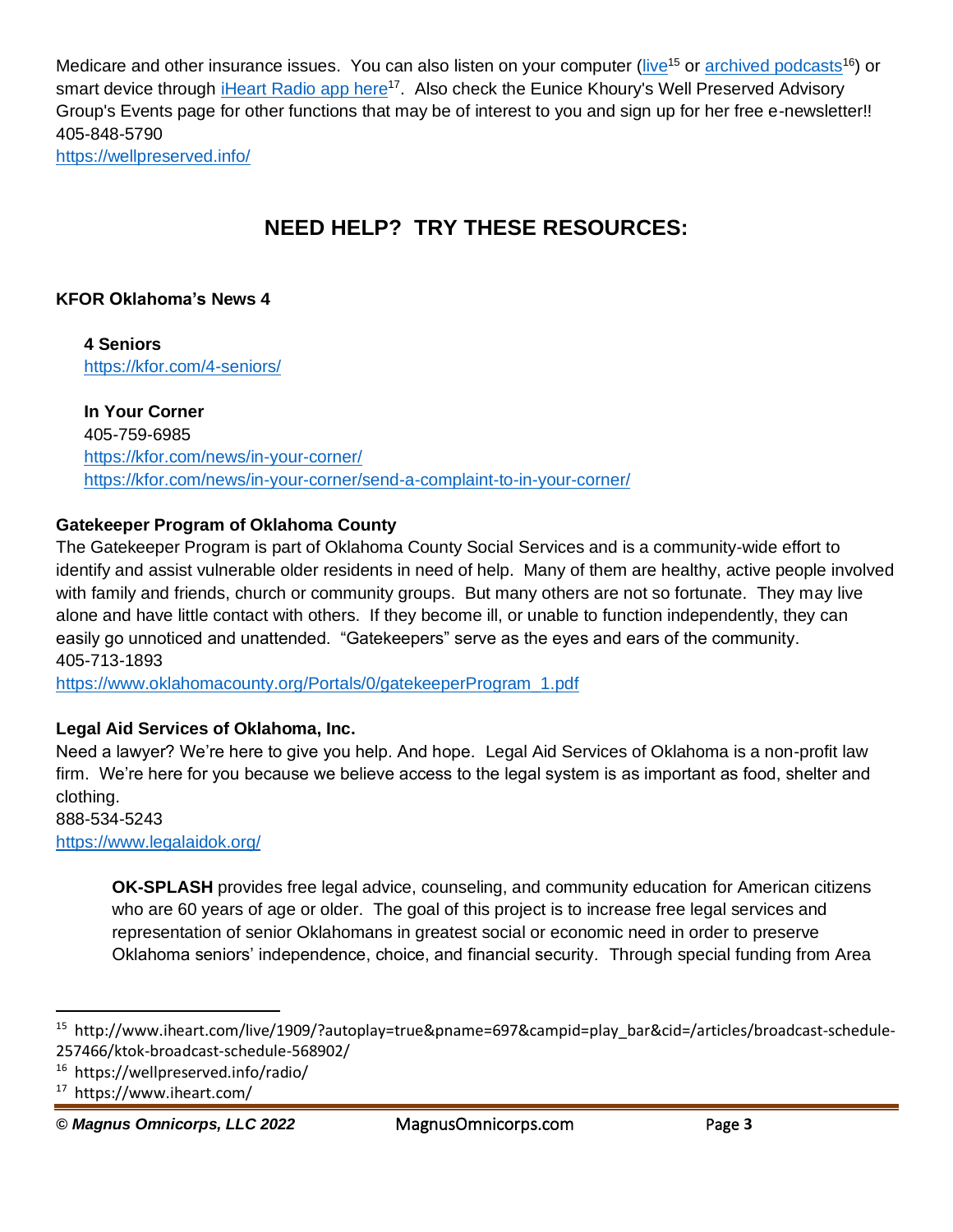Agencies on Aging, under provisions of the Older Americans Act, each law office is able to provide this service to older Americans. 855-488-6814 <https://www.legalaidok.org/senior-legal-help/>

**OK Legal Connect** helps find legal help for eligible low-income people with civil legal problems. <https://oklegalconnect.org/#/login>

## **Neighborhood Alliance of Central Oklahoma**

For over 35 years Neighborhood Alliance has been successful at helping residents create sustainable change through our educational and support programs. Our training and connections allow neighborhood leaders to work alongside Police, Fire, School Administrators, City Officials, Corporations, other Non-Profits and Foundations in order to improve their neighborhood. We are building a better Central Oklahoma by empowering and educating citizens to become neighborhood leaders.

<https://nacok.org/> 405-528-6322

#### **Nextdoor**

It's where communities come together to greet newcomers, exchange recommendations, and read the latest local news. Where neighbors support local businesses and get updates from public agencies. Where neighbors borrow tools and sell couches. It's how to get the most out of everything nearby. Welcome, neighbor.

No phone number – an Internet-based social media hub for neighborhoods. <https://nextdoor.com/>

#### **Oklahoma Adult Protective Services (APS)**

Each year, thousands of Oklahoma's vulnerable adults suffer abuse, neglect, and exploitation by family members and other caregivers. Many victims are frail and vulnerable and cannot help themselves and depend on others to meet their basic needs.

Abuse & Neglect Hotline: 800-522-3511 or 911 <https://oklahoma.gov/okdhs/services/cap/adult-protective-services.html>

#### **Oklahoma Areawide Aging Agency**

Areawide Aging Agency is dedicated to advancing the dignity and independence of older adults in our community. We serve Canadian, Cleveland, Logan and Oklahoma Counties in Oklahoma. Anyone over the age of 60 is eligible for our services; however, those living below the poverty line are the ones who depend upon these services the most to help make ends meet. For over 40 years, our efforts involve funding, coordinating and monitoring programs authorized by the Older Americans Act. 405-942-8500

**[Survival Kit for Seniors](https://www.areawideaging.org/survival-kit)**<sup>18</sup> (online only 58-page resource guide for all senior-related services,

crisis hotlines, etc. – EXCELLENT!)

<https://www.areawideaging.org/>

<sup>18</sup> https://www.areawideaging.org/survival-kit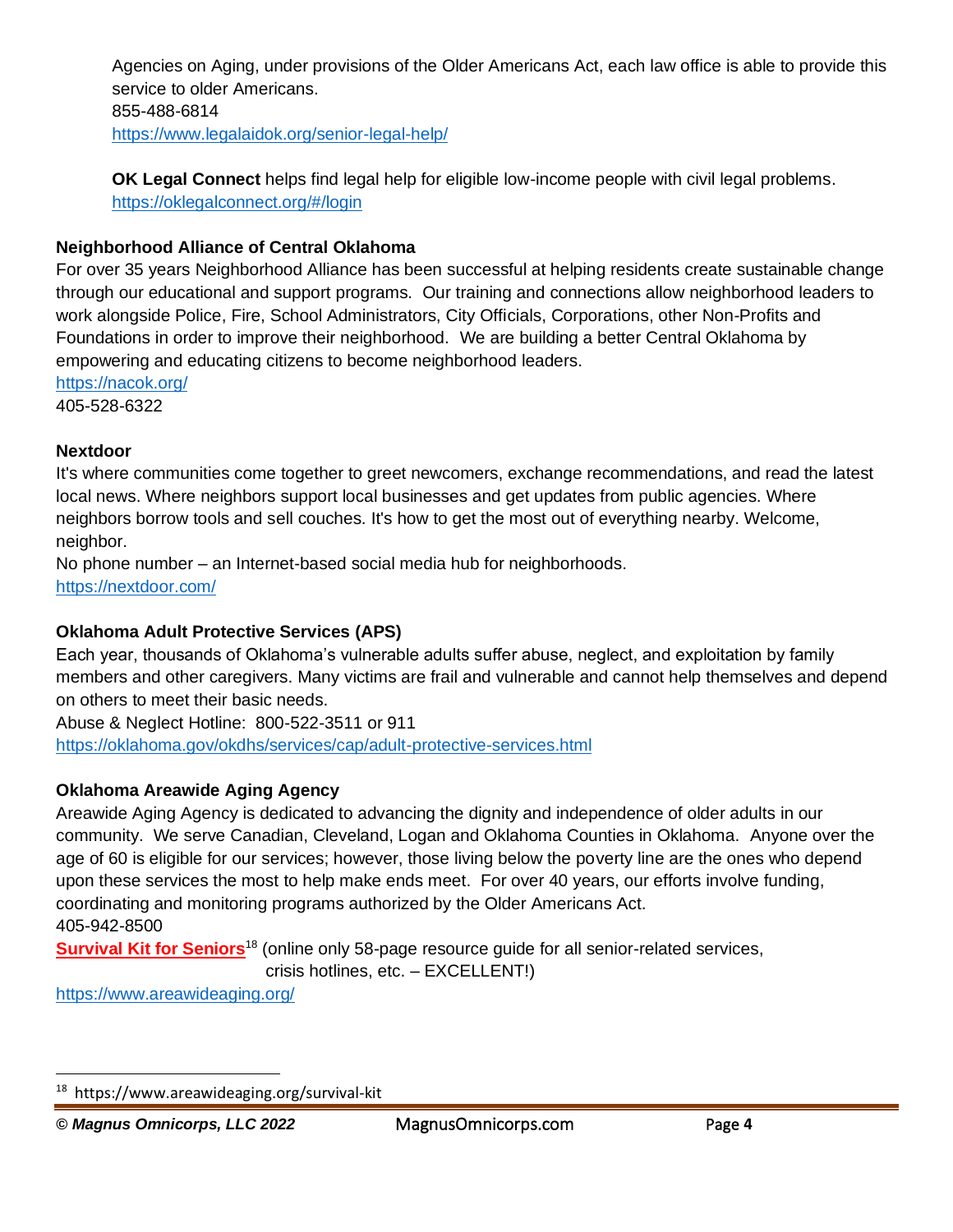## **Oklahoma Attorney General's Office – Consumer Protection Unit**

Through its Consumer Protection Unit (CPU), the Office of the Attorney General is committed to ensuring a safe and fair marketplace in Oklahoma. To achieve this goal, the Consumer Protection Unit assists Oklahoma consumers through community outreach and education programs, mediation of consumer complaints and taking legal action when necessary, against individuals or businesses engaged in deceptive, fraudulent or unfair advertising or sales practices. You can also file complaints online. 405-521-2029

<https://www.oag.ok.gov/consumer-protection-unit>

## **Oklahoma City Action Center**

Whether it's issues with city services, code violations, landlord problems, etc., the great folks at the Action Center can help or at least point you in the right direction. Be sure to get [their OKC Connect](https://www.okc.gov/residents/action-center/okc-connect-app) app<sup>19</sup> for your smart device. See their webpage for several other contact options. 405-297-2535 <https://www.okc.gov/residents/action-center>

#### **Oklahoma Insurance Department**

If you have problems with any insurance company or insurance product, contact the OID for assistance!! You can also file complaints online.

405-521-2828 <https://www.oid.ok.gov/consumers/>

## **Oklahoma Ombudsman Program (Dept. of Health and Human Services)**

The Ombudsman Program serves residents in Oklahoma's long-term care facilities, including nursing homes, assisted living and similar adult care homes. An ombudsman helps improve the quality of life and the quality of care available to long-term care facility residents. A long-term care ombudsman is a person who receives complaints from residents of long-term care facilities, their friends or relative and attempts to resolve those complaints within the facility. The Ombudsman has the authority to explore problems and recommend corrective action to the facility.

405-521-2281 <https://oklahoma.gov/okdhs/services/cap/ombudsman.html>

#### **Sunbeam Family Services**

When you absolutely don't know where or who to turn to for help, contact Sunbeam. If they don't have a specific program for you, they probably can get you in touch with someone who does. Established in 1907, Sunbeam Family Services is Oklahoma's longest-serving social service agency. Founded as a children's home for dependent and neglected children, we have evolved to meet the growing needs of the community, today serving vulnerable children, seniors, caregivers and families throughout central Oklahoma. Sunbeam has been a proud United Way Partner Agency since 1924.

405-528-7721

<https://sunbeamfamilyservices.org/>

<sup>&</sup>lt;sup>19</sup> https://www.okc.gov/residents/action-center/okc-connect-app